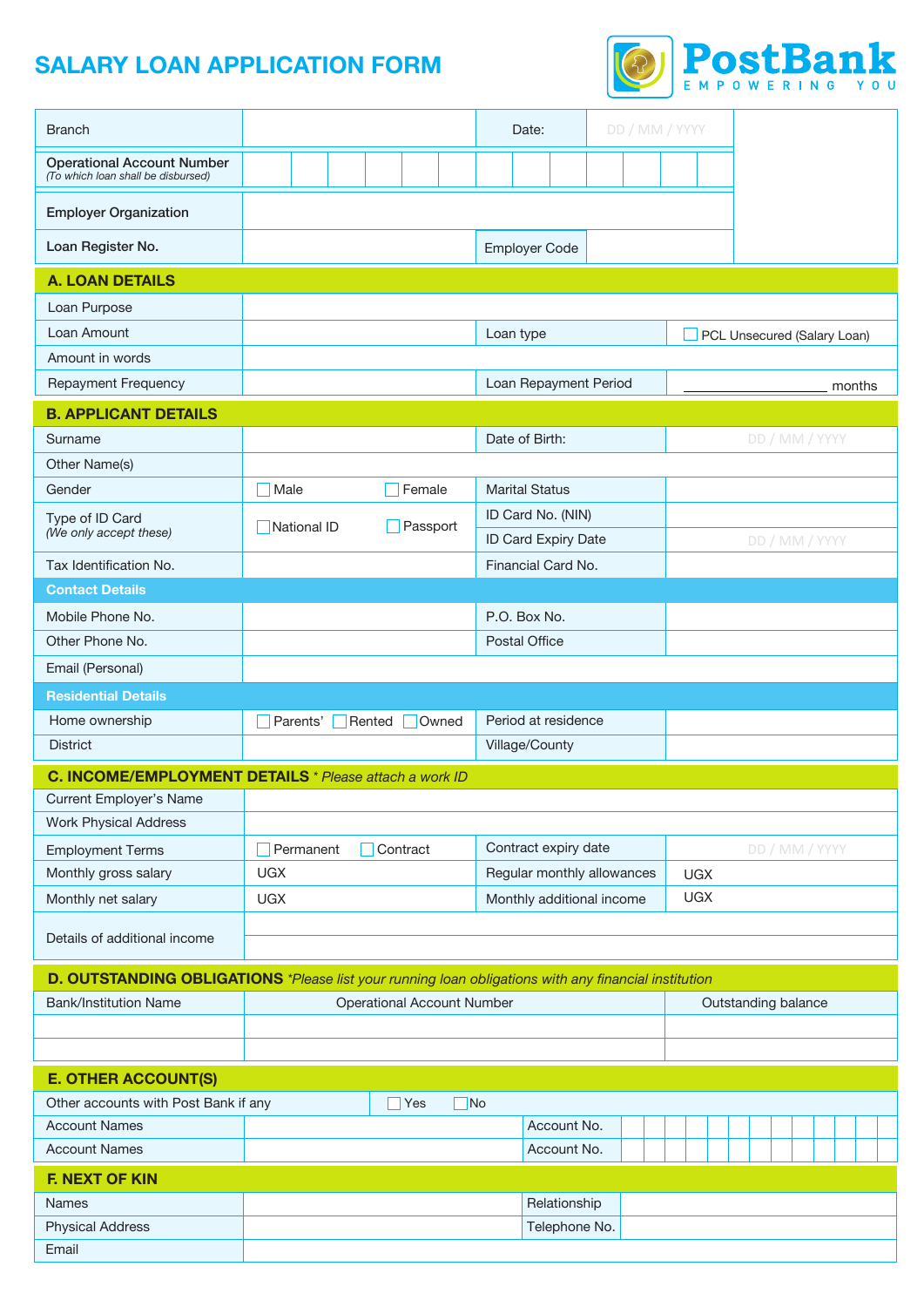## **GENERAL TERMS AND CONDITIONS**

#### **1. INTRODUCTION**

- 1.1. These clauses set out the general terms and conditions upon which we, the Bank will provide credit facilities to you and references to 'we', 'us', or 'our' read to mean the Bank and its assigns whereas references to 'you' or 'your' or 'yourself' are references to the person or persons to whom credit facilities shall be extended or provided.
- 1.2. By signing these terms;
	- 1.2.1. You warrant that you have the power, capacity and all necessary authorization to enter into this agreement with the Bank and to comply with all obligations stipulated herein and all other Bank's terms and conditions.
	- 1.2.2. You guarantee the accuracy of the information submitted on this application and any support documentation. We shall not be held liable for any misrepresentation or any legal consequences arising from reliance on the information provided by yourself. You commit to notify us if you become aware that any information you have given has changed, is incorrect or could be misleading.
	- 1.2.3. You consent to the Bank contacting you or any entity or person listed therein at the address(es), email address(es) and phone number(s) you have provided to us, to get and verify information relevant to this facility and to consider the same as valid and binding communication.
- 1.3. In cases where collateral is sought additional terms specific to the application may be issued for your additional consent.

### **2. BANK CHARGES**

- 2.1. We may apply charges upfront or pre-disbursement for any relevant services provided to you as per our prevailing tariff guide in accordance with the Consumer Protection Guidelines issued by the regulator.
- 2.2. We reserve the right to debit your account with interest charges, default penalties, insurance costs and other taxes and levies or amounts (over)due in respect of any credit facilities and all other monies whatsoever due and owing from yourself to the Bank in connection with any facility granted or related exposures as per our prevailing tariff.
- 2.3. We may change our pricing and lending rate in line with the prevailing market conditions and, therefore the current pricing and applied interest rate is subject to change at the sole discretion of the Bank. Appropriate notification shall be given in accordance with the Consumer Protection Guidelines.
- 2.4. Interest under the facility is computed daily and charged as per agreed repayment period or frequency.

# **3. COOLING OFF PERIOD**

- 3.1. In line with our vetting process we may reduce or restructure your application and in such event that the amount we are able to extend to you is less than the amount requested, you agree that the Bank may proceed to disburse the approved amount after notice has been made to you per your contacts herein and no decline recorded.
- 3.2. As per our vetting criteria, we may also require you to stake security for your borrowing in such form as we find acceptable.
- 3.3. Once the loan (for amounts above UGX 3m) has been approved and offered, you reserve the right to revoke or cancel the offered facility in writing within 10 working days (Excluding any Saturday, Sunday or public holidays) provided you repay the full amount of the loan and any administrative costs therefrom. The costs shall not exceed 5% of the loan facility.
- 3.4. We may decline your application without giving any reason for doing so. In case the application is declined, there shall be no contractual relationship between you and the Bank

#### **4. INDEMNITY**

4.1. You hereby agree to indemnify the Bank against any loss or expense which the Bank incurs as a result of any default in payment of this facility or recovery action taken in realization of this facility.

#### **5. INSURANCE**

- 5.1. The borrower's life shall be insured up to the acceptable maximum amount borrowed from the Bank for the period of the loan. This insurance is effected through the Bank's credit life insurance scheme, covering risks of death i.e. due to sickness /illness/accident; total permanent disability, temporary disability and critical sickness leading to inability to engage in income generating activities.
- 5.2. The loan shall be insured with at least one of the bank's listed insurance companies AND all insurance premium costs shall be borne by the borrower.

### **6. REPAYMENT**

- 6.1. The Loan facility shall be repayable on demand. For each repayment installment, payment shall first be applied towards interest accrued and then to the principal amount due.
- 6.2. You understand and agree that the facility shall be granted on the basis of the flow of your salary or income reflected on the pay slip/accounts or statements of revenue whereof you expressly hereby authorize your employer or benefactor to deal directly with us and any of our service providers particularly to withhold salary or other such employment benefits or payments due to you and remit them to us. Your consent may be read together with the memorandum of understanding between your Employer and the Bank and or letter of undertaking from the Employer.
- 6.3. You shall commit to prioritizing repayment of any overdue loan amounts to the Bank with any inflow you may receive unto your operational or any other account(s) within the Bank.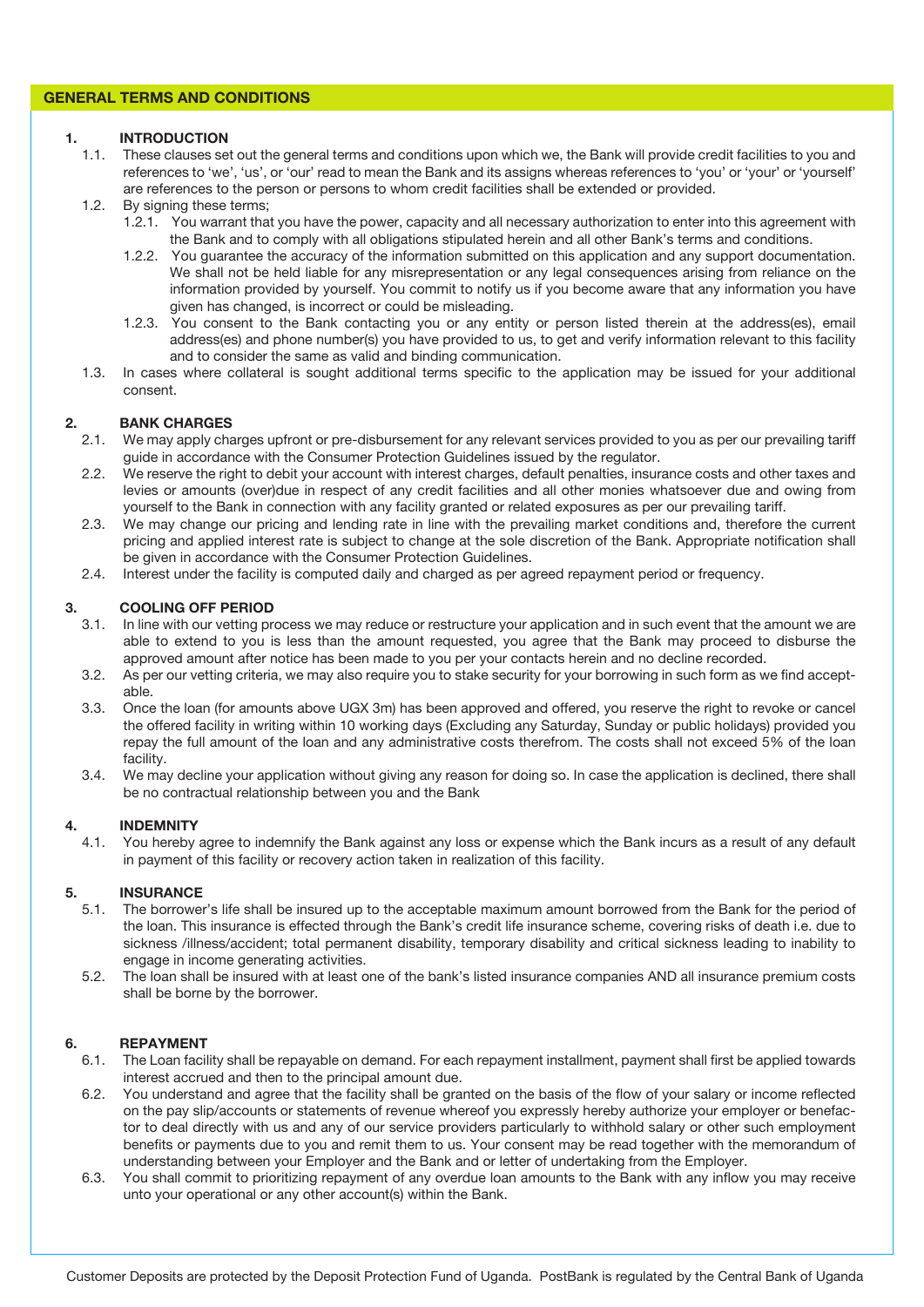# **7. DISCLOSURE OF PERSONAL DATA**<br>**7.1.** We shall treat your personal informat

- 7.1. We shall treat your personal information as private and confidential (even when you cease to be a customer). We may however disclose your personal and financial data:
	- where such disclosure is required for performing obligations in the course of or in connection with the provision of our services or
	- to third party service providers, agents and other organizations engaged by the bank in compliance with our statutory or legal obligations.
- 7.2. In line with our regulatory requirements, we may provide all your credit information with any Credit Reference Bureau/Agencies who may make this information available to other organizations at any time during the operation of your account to help us, as financial service providers, make credit decisions and/or detect crime.
- 7.3. You reserve the right to lodge a complaint through the regulator, regarding or challenging any information disclosed to or by the Bureau.

# **8. RIGHT OF SET OFF**<br>8.1. We may upon giving

We may upon giving you reasonable notice, consolidate all or any of your accounts and liabilities or set-off, transfer any sums outstanding on one or more such accounts in or towards the satisfaction of any of the liabilities on any of your accounts whether such liabilities are actual or contingent, primary or collateral, several or joint, or such accounts are held by yourself singly or jointly with any other persons and notwithstanding that the credit balances on such accounts and the liabilities on any other accounts may not be expressed in the same currency whereof we shall have the right to effect any necessary conversions at our own prevailing exchange rate.

### **9. REDEMPTION, SUSPENSION OR TERMINATION**

- 9.1. You may at any time exercise your right of pay off or redemption (for full, partial redemption) by making available as applicable the outstanding loan sums (principal, interest, costs, charges) instructing us in writing to effect such redemption at the applicable fee.
- 9.2. We may suspend or terminate your facility, service(s) or our relationship by giving you notice for whatsoever reason including but not limited to;
	- where continuing to operate your facility may subject the Bank to reputational risk or
	- where it constitutes breaches with regulatory requirements or
	- where there has been material breach in the servicing of the facility

#### **CONFIRMATION AND CONSENT:**

I, the undersigned confirm that the information given is true and complete and agree that I have read and understood the above terms and conditions and hereby fully consent to be bound by them.

| <b>Borrower's Name</b> |             | <b>Signature</b> | <b>Date</b>    |
|------------------------|-------------|------------------|----------------|
|                        |             |                  | DD / MM / YYYY |
| <b>Bank Witness</b>    | <b>Name</b> | <b>Signature</b> | <b>Date</b>    |
|                        |             |                  | DD / MM / YYYY |